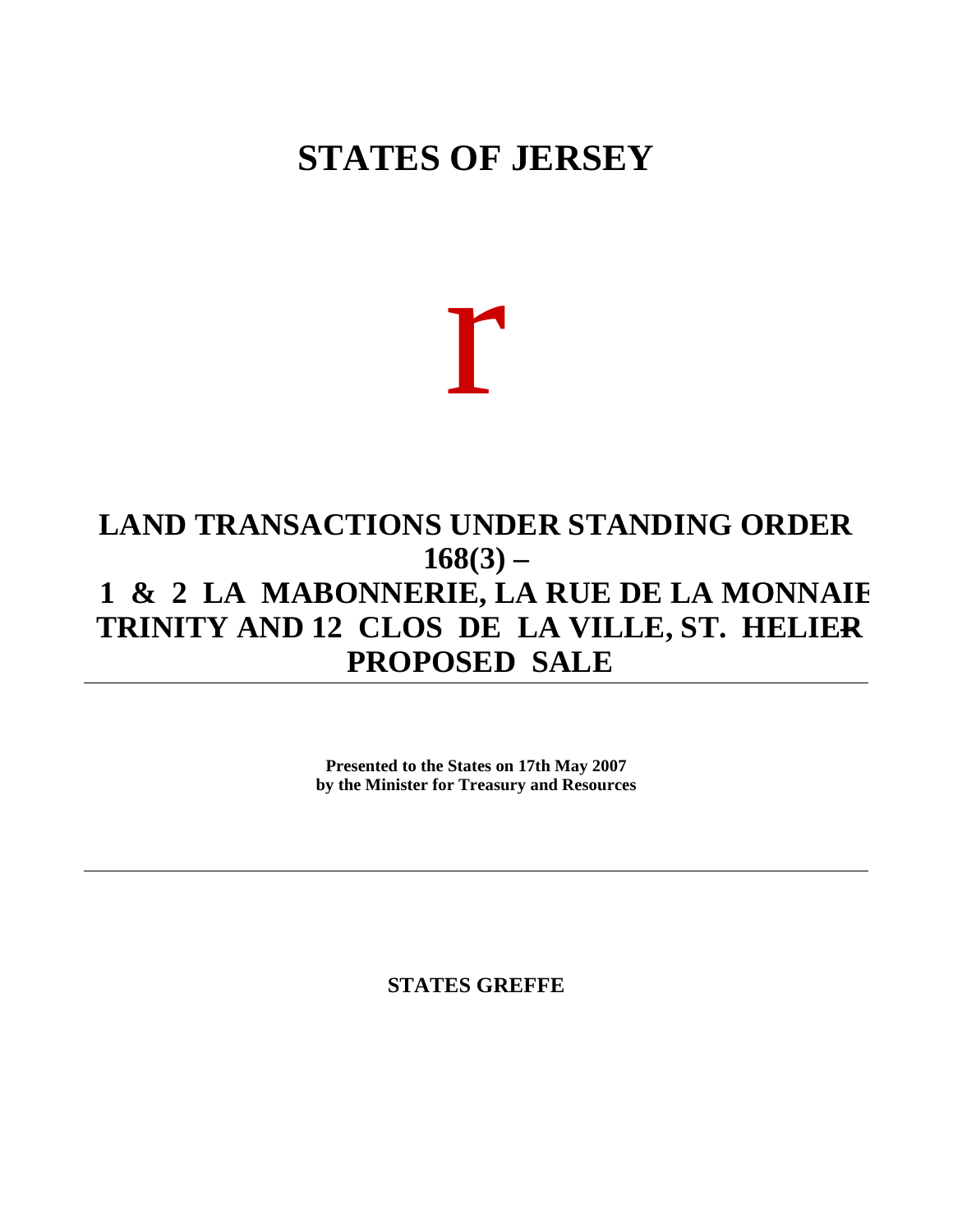## **REPORT**

**Decision(s):** Under Standing Order 168(3) the Minister for Treasury and Resources hereby notifies the States that he has accepted the recommendation of the Property Holdings Department to agree to the following –

## **Land transaction –**

The sale by the Public of the Island of 1 & 2 La Mabonnerie and 12 Clos de la Ville to Les Vaux Housing Trust and authorised the necessary documentation, including a letter of comfort in the terms set out in this report, to be produced.

The Minister hereby authorises the Attorney General and the Greffier of the States to pass any contract which is required to be passed on behalf of the Public.

After the expiry of 15 days following presentation to the States the transaction may be concluded.

*(Drawings attached at Appendix.)*

*Further information on this decision can be found on <www.gov.je> under Ministerial Decisions/Treasury and Resources/Property Holdings (reference MD-PH-2007-0042).*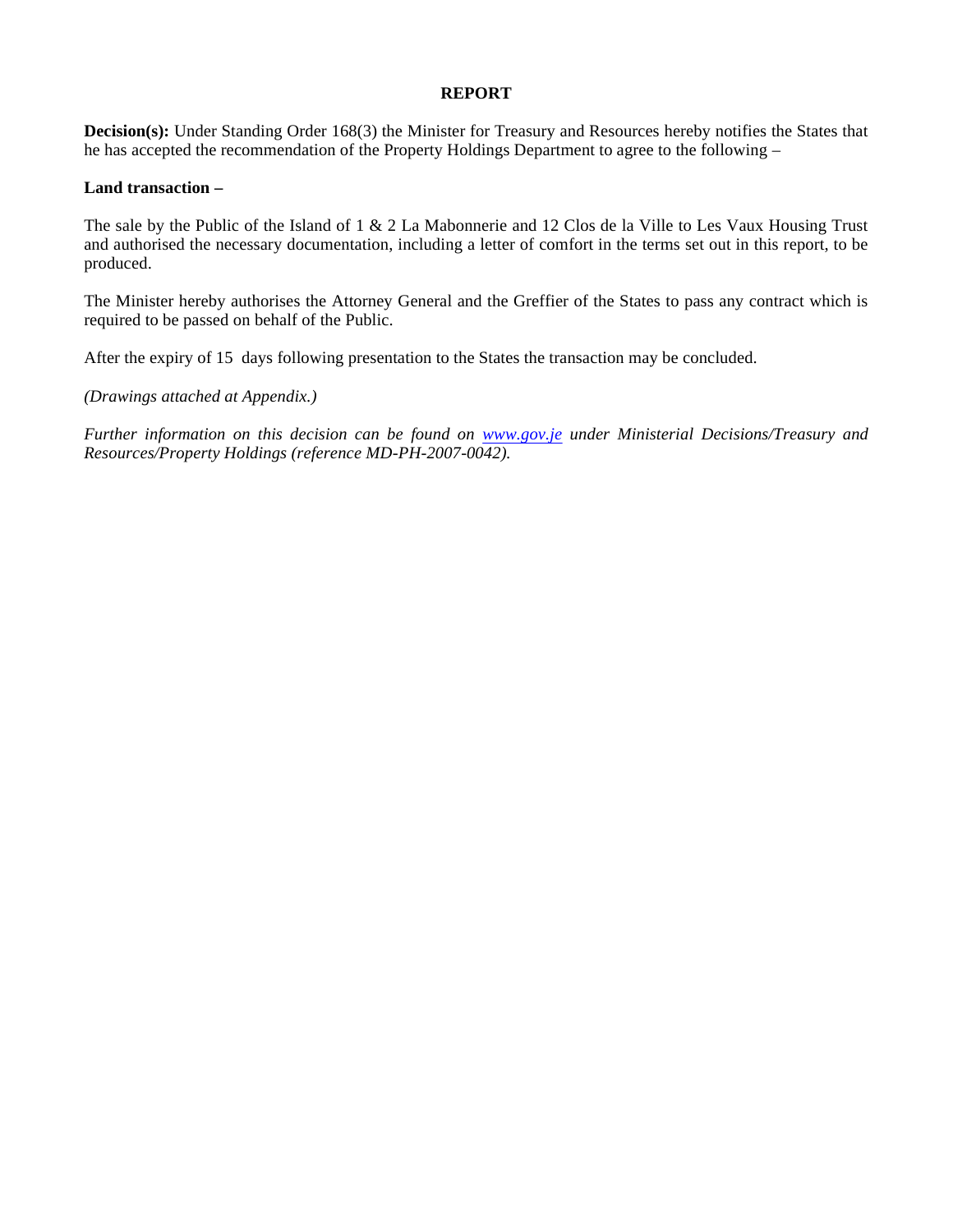